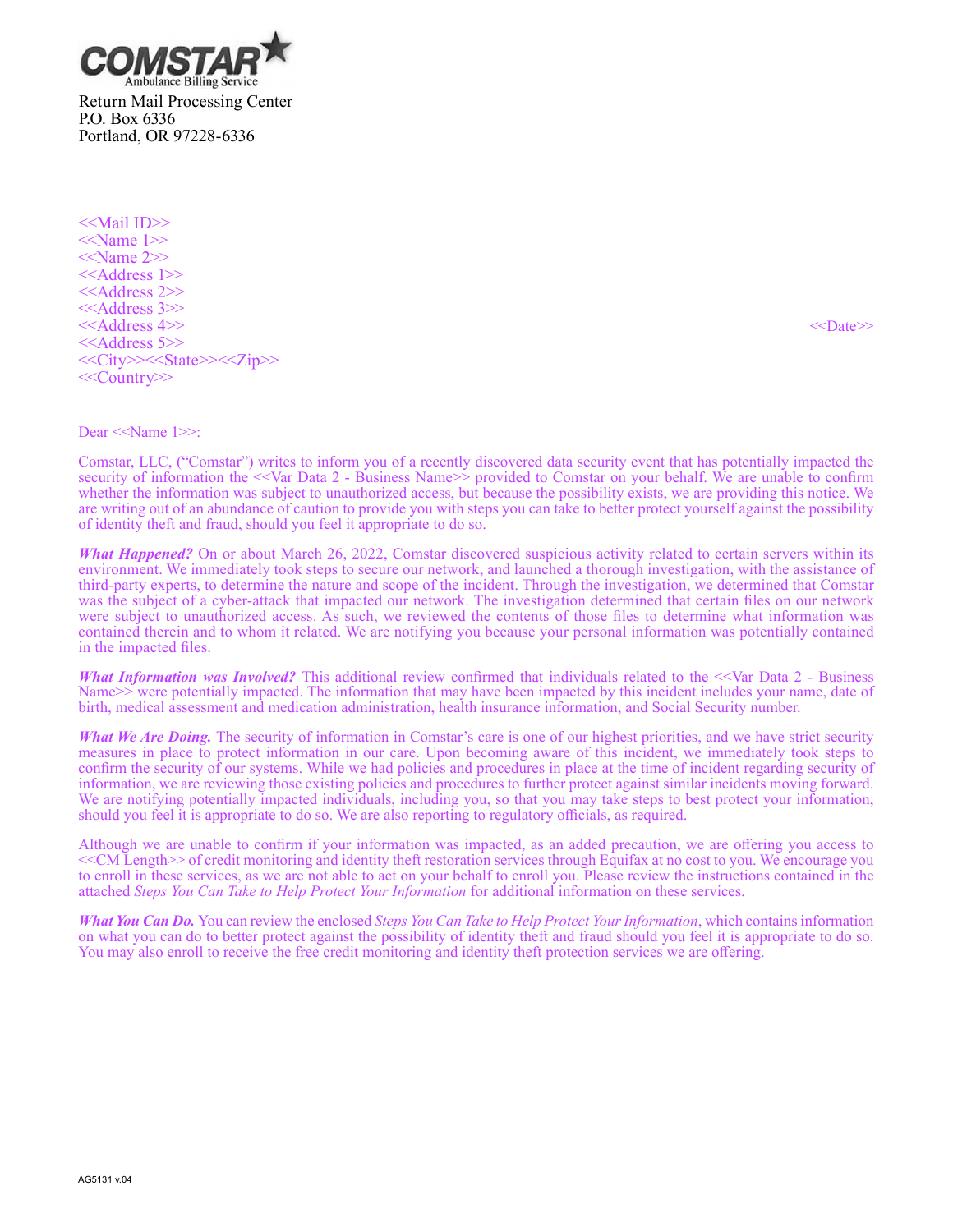*For More Information.* We sincerely regret any inconvenience or concern this may have caused you. We understand you may have questions that are not answered in this letter. To ensure your questions are answered in a timely manner, you can call our dedicated assistance line at 877-587-4280, Monday through Friday, 9:00 a.m. to 9:00 p.m. Eastern Time.

Sincerely,

Comstar, LLC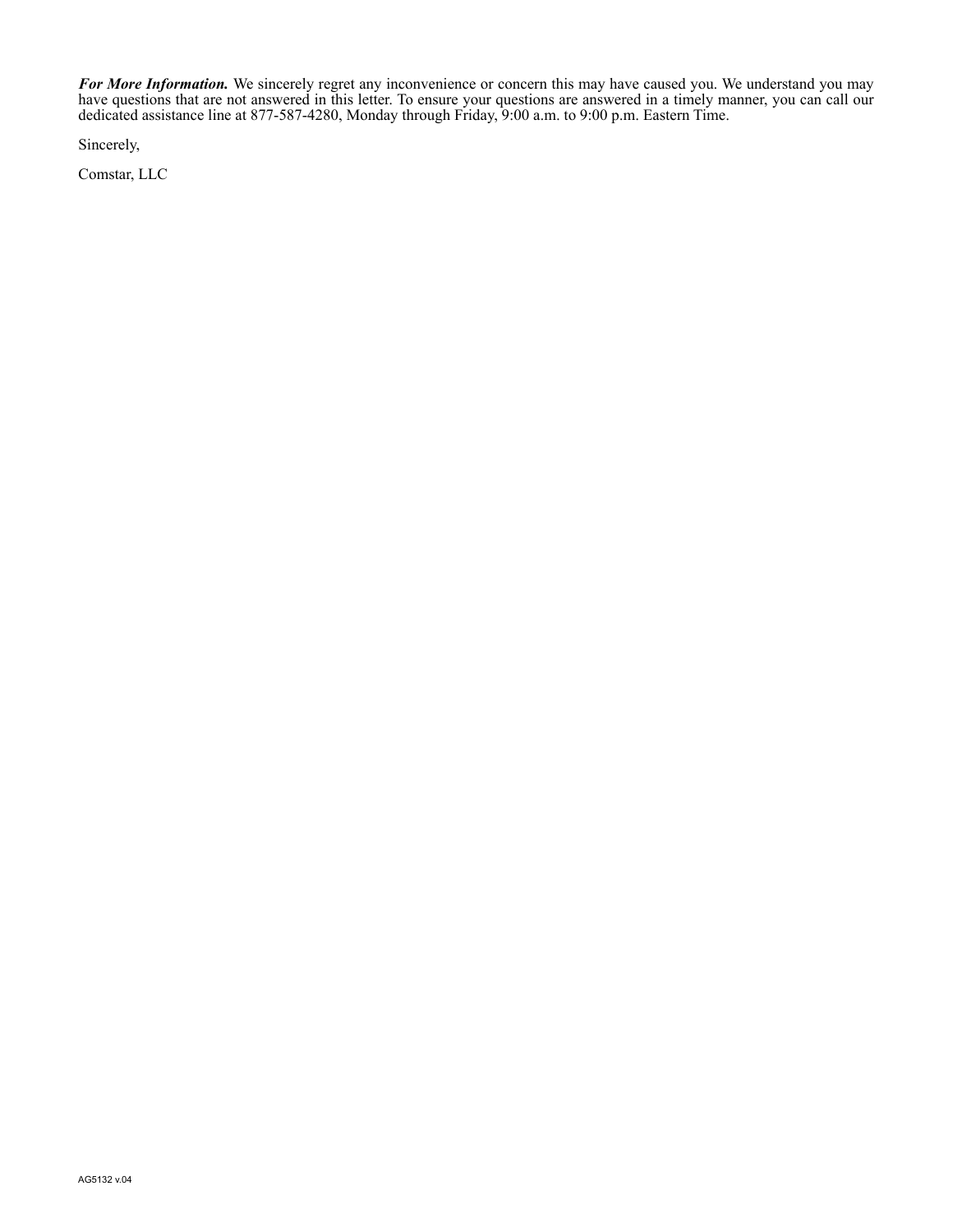

**Enter your Activation Code: <<***ACTIVATION CODE>***> Enrollment Deadline: <<***Enrollment Deadline***>>**

# **Equifax Credit Watch**™ **Gold**

\*Note: You must be over age 18 with a credit file to take advantage of the product

## **Key Features**

- Credit monitoring with email notifications of key changes to your Equifax credit report
- Daily access to your Equifax credit report
- WebScan notifications<sup>1</sup> when your personal information, such as Social Security Number, credit/debit card or bank account numbers are found on fraudulent Internet trading sites
- Automatic fraud alerts<sup>2</sup>, which encourages potential lenders to take extra steps to verify your identity before extending credit, plus blocked inquiry alerts and Equifax credit report  $lock<sup>3</sup>$
- Identity Restoration to help restore your identity should you become a victim of identity theft, and a dedicated Identity Restoration Specialist to work on your behalf
- Up to  $$1,000,000$  of identity theft insurance coverage for certain out of pocket expenses resulting from identity theft<sup>4</sup>

### **Enrollment Instructions**

Go to *www.equifax.com/activate* Enter your unique Activation Code of  $\leq$  *ACTIVATION CODE* $\geq$  then click "Submit" and follow these 4 steps:

#### 1. **Register:**

Complete the form with your contact information and click "Continue". *If you already have a myEquifax account, click the 'Sign in here' link under the "Let's get started" header. Once you have successfully signed in, you will skip to the Checkout Page in Step 4.*

- 2. **Create Account:**
	- Enter your email address, create a password, and accept the terms of use.
- 3. **Verify Identity:**

To enroll in your product, we will ask you to complete our identity verification process.

4. **Checkout:**

Upon successful verification of your identity, you will see the Checkout Page.

- Click 'Sign Me Up' to finish enrolling.
- **You're done!**

The confirmation page shows your completed enrollment.

Click "View My Product" to access the product features.

<sup>1</sup> WebScan searches for your Social Security Number, up to 5 passport numbers, up to 6 bank account numbers, up to 6 credit/debit card numbers, up to 6 email addresses, and up to 10 medical ID numbers. WebScan searches thousands of Internet sites where consumers' personal information is suspected of being bought and sold, and regularly adds new sites to the list of those it searches. However, the Internet addresses of these suspected Internet trading sites are not published and frequently change, so there is no guarantee that we are able to locate and search every possible Internet site where consumers' personal information is at risk of being traded.

<sup>&</sup>lt;sup>2</sup> The Automatic Fraud Alert feature is made available to consumers by Equifax Information Services LLC and fulfilled on its behalf by Equifax Consumer Services LLC.

<sup>&</sup>lt;sup>3</sup> Locking your Equifax credit report will prevent access to it by certain third parties. Locking your Equifax credit report will not prevent access to your credit report at any other credit reporting agency. Entities that may still have access to your Equifax credit report include: companies like Equifax Global Consumer Solutions, which provide you with access to your credit report or credit score, or monitor your credit report as part of a subscription or similar service; companies that provide you with a copy of your credit report or credit score, upon your request; federal, state and local government agencies and courts in certain circumstances; companies using the information in connection with the underwriting of insurance, or for employment, tenant or background screening purposes; companies that have a current account or relationship with you, and collection agencies acting on behalf of those whom you owe; companies that authenticate a consumer's identity for purposes other than granting credit, or for investigating or preventing actual or potential fraud; and companies that wish to make pre-approved offers of credit or insurance to you. To opt out of such pre-approved offers, visit www.optoutprescreen.com.

<sup>4</sup> The Identity Theft Insurance benefit is underwritten and administered by American Bankers Insurance Company of Florida, an Assurant company, under group or blanket policies issued to Equifax, Inc., or its respective affiliates for the benefit of its members. Please refer to the actual policies for terms, conditions, and exclusions of coverage. Coverage may not be available in all jurisdictions.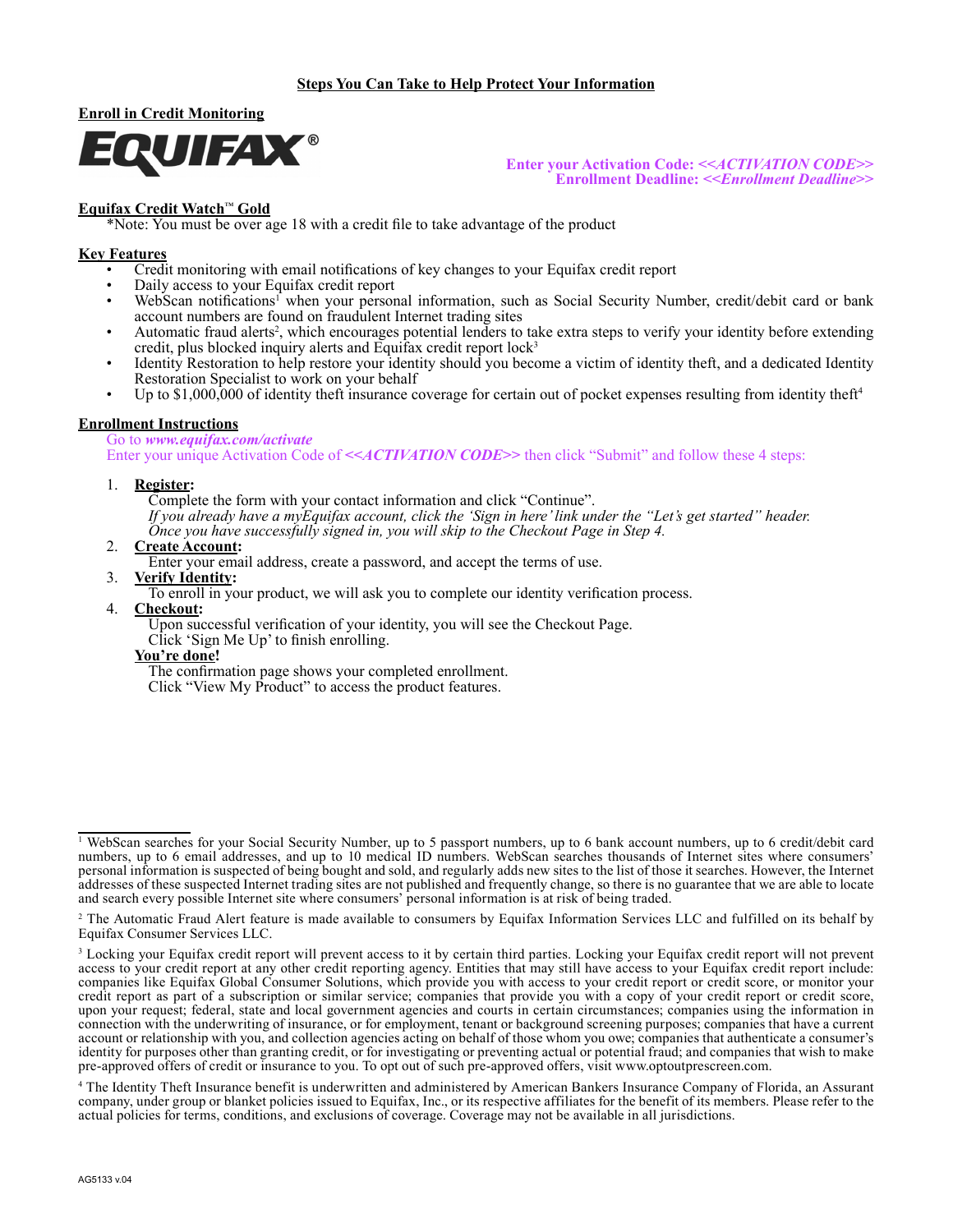### **Monitor Your Accounts**

Under U.S. law, a consumer is entitled to one free credit report annually from each of the three major credit reporting bureaus, Equifax, Experian, and TransUnion. To order your free credit report, visit www.annualcreditreport.com or call, toll-free, 1-877-322-8228. You may also directly contact the three major credit reporting bureaus listed below to request a free copy of your credit report.

Consumers have the right to place an initial or extended "fraud alert" on a credit file at no cost. An initial fraud alert is a 1-year alert that is placed on a consumer's credit file. Upon seeing a fraud alert display on a consumer's credit file, a business is required to take steps to verify the consumer's identity before extending new credit. If you are a victim of identity theft, you are entitled to an extended fraud alert, which is a fraud alert lasting seven years. Should you wish to place a fraud alert, please contact any one of the three major credit reporting bureaus listed below.

As an alternative to a fraud alert, consumers have the right to place a "credit freeze" on a credit report, which will prohibit a credit bureau from releasing information in the credit report without the consumer's express authorization. The credit freeze is designed to prevent credit, loans, and services from being approved in your name without your consent. However, you should be aware that using a credit freeze to take control over who gets access to the personal and financial information in your credit report may delay, interfere with, or prohibit the timely approval of any subsequent request or application you make regarding a new loan, credit, mortgage, or any other account involving the extension of credit. Pursuant to federal law, you cannot be charged to place or lift a credit freeze on your credit report. To request a credit freeze, you will need to provide the following information:

- 1. Full name (including middle initial as well as Jr., Sr., II, III, etc.);
- 2. Social Security number;
- 3. Date of birth;
- 4. Addresses for the prior two to five years;
- 5. Proof of current address, such as a current utility bill or telephone bill;
- 6. A legible photocopy of a government-issued identification card (state driver's license or ID card, etc.); and
- 7. A copy of either the police report, investigative report, or complaint to a law enforcement agency concerning identity theft if you are a victim of identity theft.

Should you wish to place a fraud alert or credit freeze, please contact the three major credit reporting bureaus listed below:

| Equifax                                                           | <b>Experian</b>                                           | <b>TransUnion</b>                                            |
|-------------------------------------------------------------------|-----------------------------------------------------------|--------------------------------------------------------------|
| https://www.equifax.com/personal/<br>credit-report-services/      | https://www.experian.com/help/                            | https://www.transunion.com/<br>credit-help                   |
| 1-888-298-0045                                                    | 1-888-397-3742                                            | 1-833-395-6938                                               |
| Equifax Fraud Alert, P.O. Box 105069,<br>Atlanta, GA 30348-5069   | Experian Fraud Alert, P.O. Box<br>9554, Allen, TX 75013   | TransUnion Fraud Alert, P.O. Box<br>2000, Chester, PA 19016  |
| Equifax Credit Freeze, P.O. Box 105788,<br>Atlanta, GA 30348-5788 | Experian Credit Freeze, P.O. Box<br>9554, Allen, TX 75013 | TransUnion Credit Freeze, P.O. Box<br>160, Woodlyn, PA 19094 |

# **Additional Information**

You may further educate yourself regarding identity theft, fraud alerts, credit freezes, and the steps you can take to protect your personal information by contacting the consumer reporting bureaus, the Federal Trade Commission, or your state Attorney General. The Federal Trade Commission may be reached at: 600 Pennsylvania Avenue NW, Washington, DC 20580; www.identitytheft.gov; 1-877-ID-THEFT (1-877-438-4338); and TTY: 1-866-653-4261. The Federal Trade Commission also encourages those who discover that their information has been misused to file a complaint with them. You can obtain further information on how to file such a complaint by way of the contact information listed above. You have the right to file a police report if you ever experience identity theft or fraud. Please note that in order to file a report with law enforcement for identity theft, you will likely need to provide some proof that you have been a victim. Instances of known or suspected identity theft should also be reported to law enforcement and your state Attorney General. This notice has not been delayed by law enforcement.

*For California residents***:** Visit the California Office of Privacy Protection (www.oag.ca.gov/privacy) for additional information on protection against identity theft.

*For Kentucky residents:* Office of the Attorney General of Kentucky, 700 Capitol Avenue, Suite 118 Frankfort, Kentucky 40601**,** www.ag.ky.gov, Telephone: 1-502-696-5300.